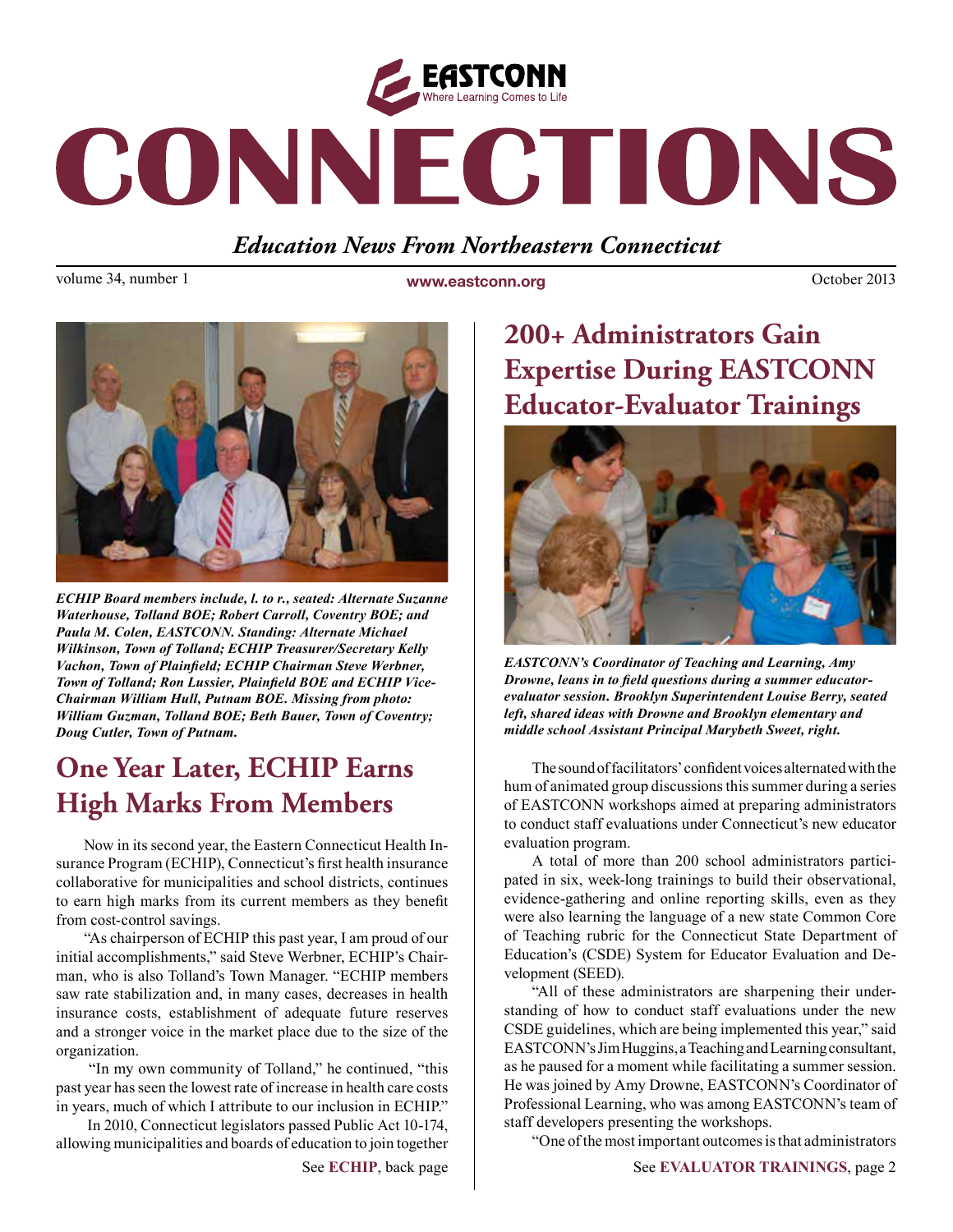## **View the EASTCONN Events Calendar at<www.eastconn.org>**

### **EVALUATOR TRAININGS**, from page 1

explored the importance of evidence-based conversations and the need to bring student and teacher voices into the evaluation process," said Drowne.

Drowne said that the workshops' attendees included principals, superintendents, curriculum directors, special education directors, district coaches and others who hold 092 administrator certifcations.

"I think it was an intense learning experience for everyone involved," she said.

A number of administrators who attended the evaluator workshops observed that the trainings helped them feel ready to implement their new evaluation plan.

 "I would say that the training was helpful and informative, in terms of getting us ready to move forward with the state's [educator evaluator] initiative, and that EASTCONN did a nice job of tailoring it to the special needs of our district," said Dr. Ann Anderberg, Principal at North Windham School in Windham.

"I left with a thorough understand of the process and feel like I'm ready to engage with our teachers around this new evaluation tool," she said.

Mansfeld's Southeast Elementary School Principal Lauren Rodriguez said she felt that the EASTCONN trainings were very effective.

"I feel like I'm ready for the [educator evaluator] profciency exam tomorrow," said the animated Rodriguez, as she emerged from training in August. "EASTCONN instructors provided me with the one-one-one time I needed. I feel ready to turn it around and pass it along to my staff in a clear manner."

"EASTCONN pulled together an incredibly valuable week of learning for all those who attended," said Megan E. Baker, who is Curriculum Director for Thompson Public Schools and Assistant Principal at Mary R. Fisher Elementary School.

"Spending fve days investigating, discussing and practicing within administrative teams provided the learning necessary to confdently implement the new system within our own districts," Baker said. "Moreover, this collaborative effort afforded us the opportunity to emerge prepared to promote growth in the feld of education, as we follow the Common Core of Teaching Rubric for Effective Teaching."

EASTCONN staff developers are continuing to provide several school districts with embedded coaching to assist them with their educator evaluation and professional learning plans, said EASTCONN's Huggins.

"EASTCONN can help train district staff to use the state's new online platform and assist them with their evaluation process, as well as offering other resources like sample goals or forms," Huggins said.

To learn how EASTCONN can help districts with the implementation of their educator evaluator programs, contact EASTCONN's Director of Teaching and Learning Scott Nierendorf at [snierendorf@eastconn.or](mailto:snierendorf@eastconn.org)g, or at 860-455-1621.

# **Nierendorf Joins EASTCONN as Director of Teaching & Learning**



*Scott Nierendorf is EASTCONN's new Director of Teaching and Learning. Nierendorf joined EASTCONN in September.*

EASTCONN has named longtime Connecticut educator Scott Nierendorf as the agency's new Director of Teaching and Learning.

"We are delighted to welcome Scott to EASTCONN," said EASTCONN Executive Director Paula M. Colen. "His recent work as teacher, staff developer and administrator, combined with his keen interest in technology, will not only inform his work here, but help us to continue offering relevant, innovative, professional learning opportunities to our member districts."

 Nierendorf replaces Jim Huggins, who has retired to become a Teaching and Learning consultant for EASTCONN.

 "I have been extremely fortunate to land at EASTCONN, and as I've learned more about the staff, the programs and the high standards of the work EASTCONN does, I have to say that I'm thrilled to be part of the team," said Nierendorf.

A Connecticut educator for the last 25 years, Nierendorf was a sixth-grade teacher in Haddam, an IT resource teacher in Wallingford, an educational technology specialist at ACES and director of Educational Technology at CREC in Hartford. He was assistant principal in West Hartford and, most recently, was principal at Marlborough Elementary School.

"Common Core Standards, educator evaluation implementation and the new Smarter Balanced Assessments — these are very big deals for our districts," Nierendorf said. "My clear goals at EASTCONN are around helping school and district leaders get the work done."

Nierendorf said he is eager to join EASTCONN's pursuit of a variety of distance-learning applications, video conferencing and other 21st-century technologies. Contact him at [snierendorf@](mailto:snierendorf@eastconn.org) [eastconn.or](mailto:snierendorf@eastconn.org)g, or at 860-455-1621.

#### **EASTCONN** *Connections*

Writer/Editor: Teddie Sleight ~ tsleight@eastconn.org Assistant: Cindy Laurendeau ~ [claurendeau@eastconn.org](mailto:claurendeau@eastconn.org)

**[Communications Department](%20mailto:connections@eastconn.org)** [Dotty Budnick](mailto:dbudnick@eastconn.org), Director ~ dbudnick@eastconn.org

#### **EASTCONN Administration**

Paula M. Colen, Executive Director

**EASTCONN**, 376 Hartford Turnpike, Hampton, CT 06247 860-455-0707 Fax: 860-455-0691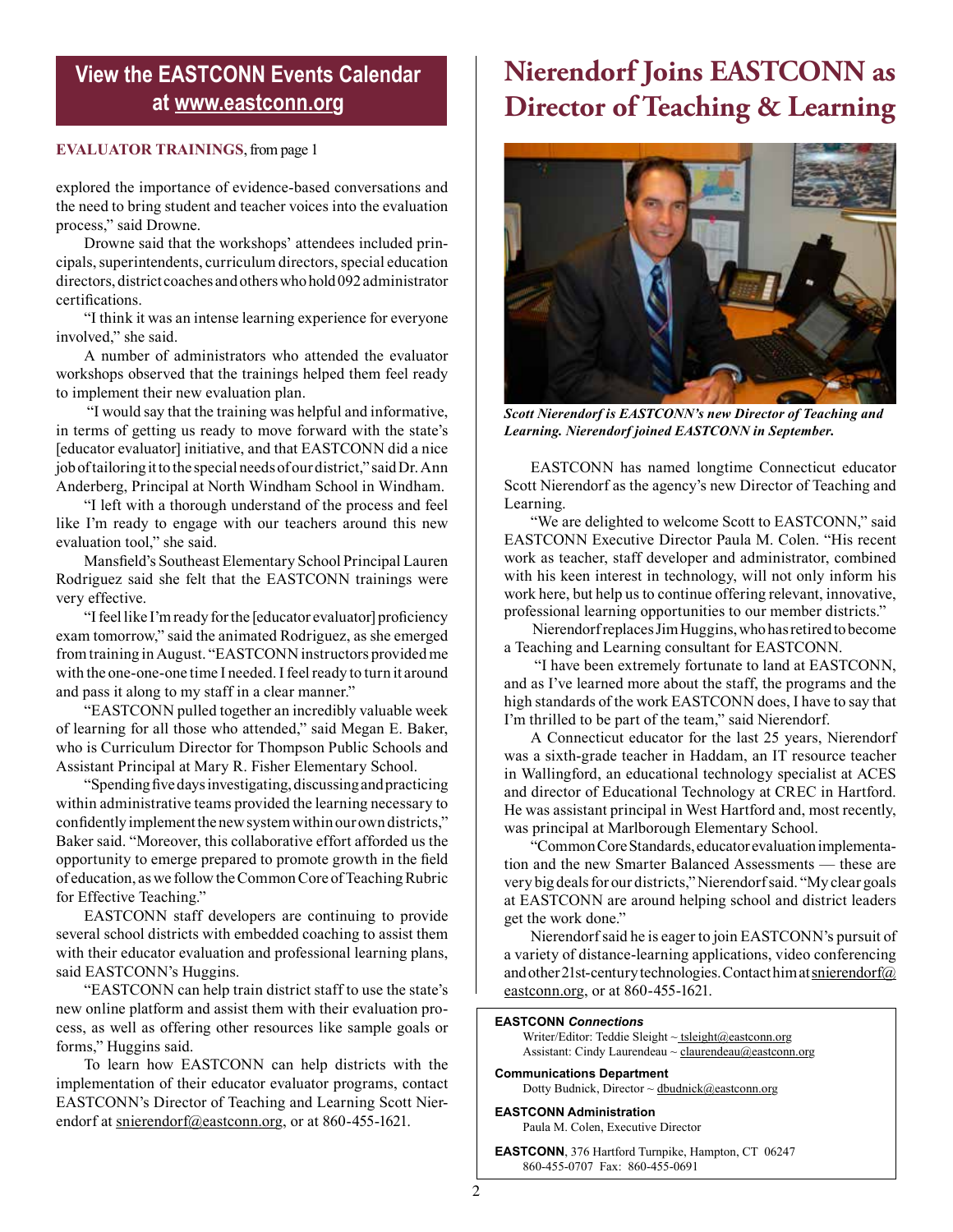## **Professional Notes**



EASTCONN Education Services Director **Thomas F. Cronin**  joined EASTCONN's Quinebaug Middle College Principal **Gino LoRicco** as co-presenters along with a Glasser senior faculty member at the William Glasser Institute National Conference in Buffalo. Their presentation was titled "The School Climate Solution: Moving from Power OVER to Power WITH."





*Stein Jaffery Collier-Meek*

**Ravit Stein**, Ph.D., EASTCONN's Director of Psychological Behavioral Consultation Services and two of EASTCONN's Educational and Behavioral consultants, **Rose Jaffery**, Ph.D., and **Melissa A. Collier-Meek**, Ph.D., are presenters at the 34th Annual Berkshire Association for Behavior Analysis and Therapy this month. Stein, who co-chairs a BABAT Symposium, presents "Supporting school-based teams in systemic data-driven problem solving: A unique opportunity for BCBAs." Jaffery presents "Building knowledge of behavioral principles among school-based staff through coaching and consultation." Collier-Meek presents "Fostering treatment integrity and acceptability of behavioral interventions in public school settings: Opportunities and challenges."





EASTCONN Speech-Language Pathologist (SLP) **Sarah Turner**, M.S., and CCC-SLPs/Assistive Technology Specialists **Alicia Dinda**, M.A., and **Ann Bedard**, M.S., are the frst Certifed TouchChat Trainers in Connecticut. TouchChat is a full-featured communication application for individuals who have diffculty using their natural voices. Dinda, Bedard and Turner are now among a group of only 12 Certifed TouchChat Trainers in the U.S. and Canada, and are listed as such in an online directory for those seeking support with the iPad app.



**Elizabeth Aschenbrenner**, EASTCONN's Director of Early Childhood Initiatives, has been invited to co-present "Fidelity of Implementation to Support Mature Play and Overall Instructional Quality" at the 27th Annual Conference of the American Evaluation Association in Washington, D.C.  $\frac{1}{3}$ 

*Aschenbrenner*

## **EASTCONN and Partner Districts Awarded 25 Interdistrict Grants**



*Using their own research, new friends collaborate on a biography project for the Interdistrict Grant, Heroes and Heroines.* 

The Connecticut State Department of Education (CSDE) has awarded EASTCONN and its partner school districts a total of 25 Interdistrict Grants for 2013-2015, providing both academic enrichment and a greater understanding of diversity for thousands of students across a three-county area.

"Once again, we're fortunate to be able to work collaboratively with our district partners to provide educational opportunities that genuinely enrich classroom curricula and give participating students a chance to connect with peers from other cultural and ethnic backgrounds," said EASTCONN Executive Director Paula M. Colen. Teachers also beneft from the Interdistrict connections they make with their peers, Colen said.

 Since 1999, EASTCONN has successfully partnered with area schools districts to submit Interdistrict Grant proposals to the CSDE. This year, EASTCONN is partnering with a total of 36 districts. EASTCONN grant coordinators manage the Interdistrict Grant programs.

EASTCONN's 25 Interdistrict Grants for 2013-2015 will provide rigorous interdisciplinary programs in the arts, sciences and social sciences to more than 5,000 students in grades 2 through 12, from dozens of partner schools across Windham, Tolland and Hartford counties, said Nancy Vitale, EASTCONN's Interdistrict Grant Coordinator.

Each EASTCONN Interdistrict Grants is aligned with Common Core State Standards.

"Some of our grants enable children from Windham, Manchester, Hartford, East Hartford and Bloomfeld, for example, to connect one-on-one with students from EASTCONN's northeastern Connecticut region, giving them a chance to engage in meaningful ways with students they might not otherwise ever meet," Vitale said.

"We really enjoyed working with everyone and seeing the students develop friendships while exploring STEM," said Melissa Vanek, who is the robotics coach at the O'Brien STEM School in East Hartford. Vanek's students have partnered with Stafford students in grades 5-8 on the EASTCONN Interdistrict Grant, The Fourth R: Robotics. "Programs like this allow students to explore subject knowledge along with other life skills, like learning the importance of diversity."

 Contact EASTCONN's Nancy Vitale at 860-455-0707 or at [nvitale@eastconn.or](mailto:nvitale@eastconn.org)g, to learn more about Interdistricts.